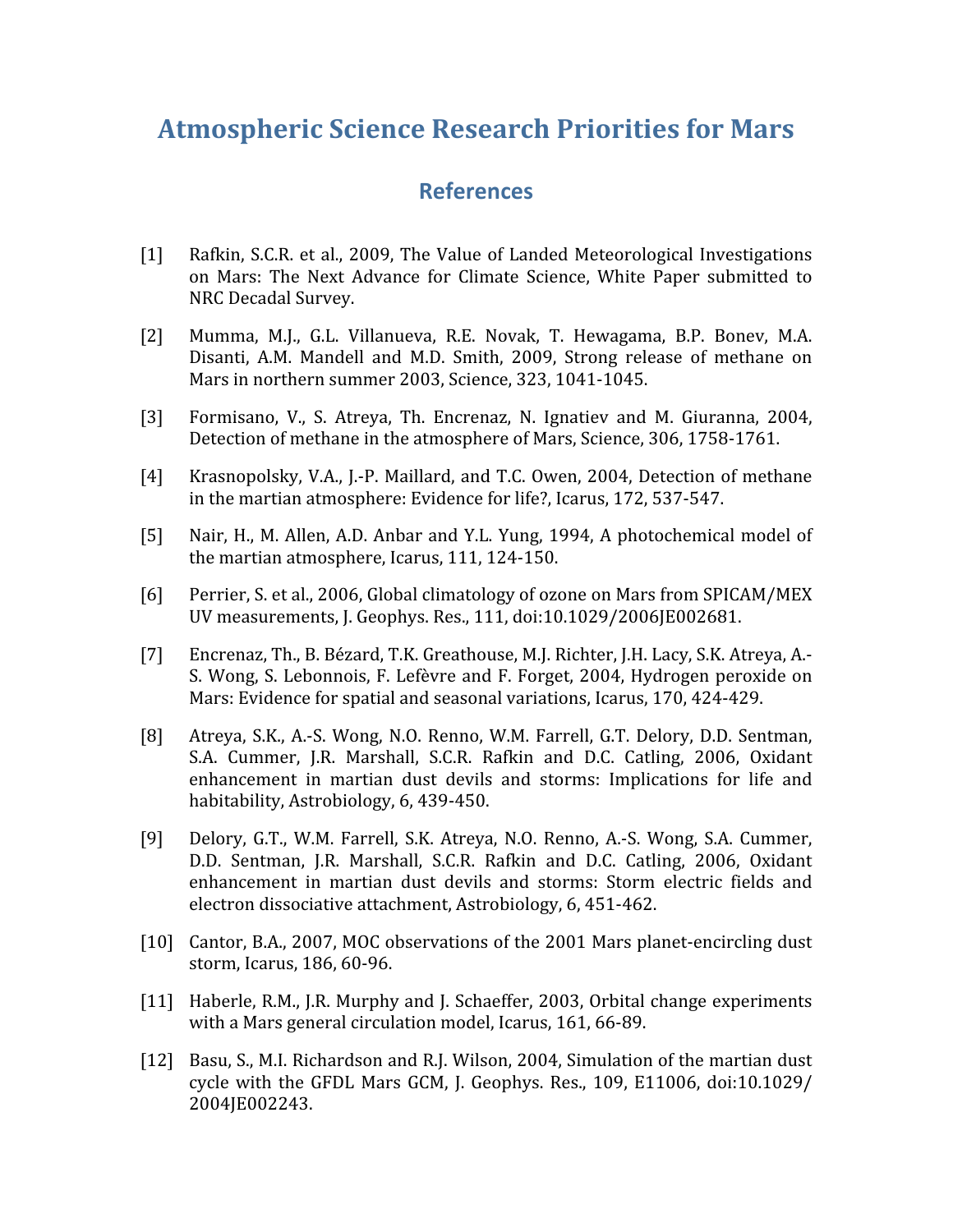- [13] McConnochie, T.H. and M.D. Smith, 2008, Vertically resolved aerosol climatology
 from
 Mars
 Global
 Surveyor
 Thermal
 Emission
 Spectrometer (MGS‐TES)
 limb
 sounding,
 Mars
 Atmosphere:
 Modeling
 and
 Observations Workshop,
Williamsburg,
VA.
- [14] Heavens, N.G., M.I. Richardson, D.J. McCleese, A. Kleinböhl and the MCS Science Team,
 2008,
 A
 new
 perspective
 on
 the
 vertical
 distribution
 of
 dust
 in
 the martian
atmosphere
in
northern
summer
from
Mars
Climate
Sounder:
Zonally averaged
 profiles,
Mars
Atmosphere:
Modeling
 and
Observations
Workshop, Williamsburg,
VA.
- [15] Smith, M.D., 2004, Interannual variability in TES atmospheric observations of Mars
during
1999‐2003,
Icarus,
167,
148‐165.
- [16] Böttger, H.M., S.R. Lewis, P.L. Read and F. Forget, 2005, The effects of the martian
regolith
on
GCM
water
cycle
simulations,
Icarus,
177,
174‐189.
- [17] Smith, M.D., 2008, Spacecraft observations of the martian atmosphere, Ann. Rev.
Earth
Planet.
Sci.,
36,
191‐219.
- [18] Forget, F., F. Montmessin, J.-L. Bertaux, F. González-Galindo, S. Lebonnois, E. Quémerais,
A.
Reberac,
E.
Dimarellis
and
M.A.
López‐Valverde,
2009,
Density and
 temperatures
 of
 the
 upper
 martian
 atmosphere
 measured
 by
 stellar occultations with Mars Express SPICAM, J. Geophys, Res., 114, E01004, doi:10.1029/2008JE003086.
- [19] McDunn, T., S.W. Bougher, J. Murphy, M.D. Smith, F. Forget, J.-L. Bertaux and F. Montmessin, 2009, Simulating the density and thermal structure of the middle atmosphere  $\sim 80-130$  km) of Mars using the MGCM-MTGCM: A comparison with
MEX‐SPICAM
observations,
Icarus,
in
press.
- [20] McCleese, D.J., et al., 2008, Intense polar temperature inversion in the middle atmosphere
on
Mars,
Nature
Geosci.,
1,
745‐749.
- [21] Angelats i Coll, M., F. Forget, M.A. López-Valverde and F. González-Galindo, 2005,
 The
 first
 Mars
 thermospheric
 general
 circulation
 model:
 The
 martian atmosphere
 from
 the
 ground
 to
 240
 km,
 Geophys.
 Res.
 Lett.,
 32,
 L04201, doi:10.1029/2004GL021368.
- [22] González-Galindo, F., F. Forget, M.A. López-Valverde, M. Angelats i Coll, E. Millour, 2009, A ground-to-exosphere martian general circulation model: 1. Seasonal,
diurnal
and
solar
cycle
variation
of
 thermospheric
 temperatures,
 J. Geophys.
Res.,
114,
E04001,
doi:10.1029/2008JE003246.
- [23] Withers, P. and M.D. Smith, 2006, Atmospheric entry profiles from the Mars Exploration
Rovers
Spirit
and
Opportunity,
Icarus,
185,
133‐142.